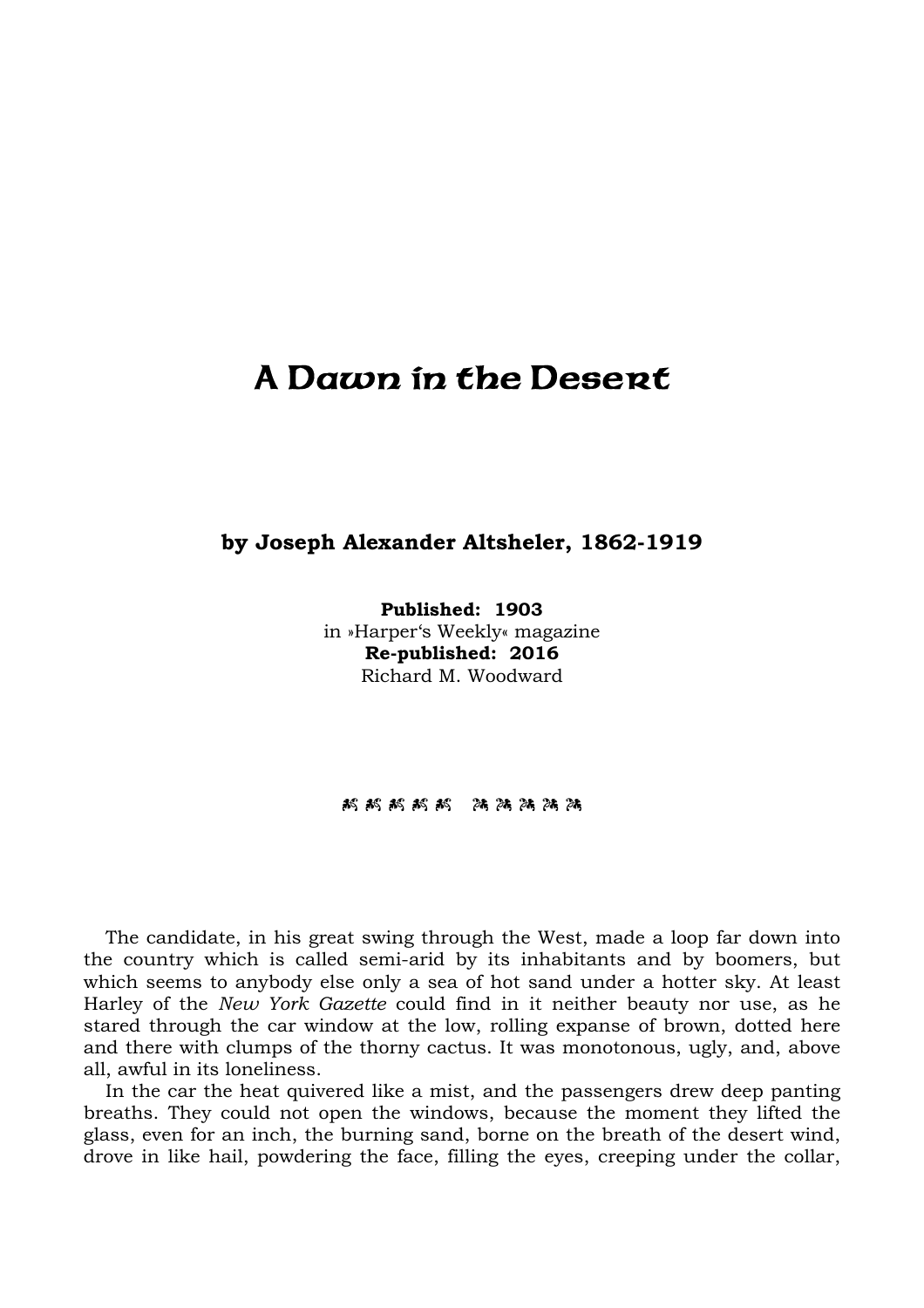and harrying like one of the seven plagues of Egypt. So they abode in the still, thick heat, lying limply against the backs of the seats, and enduring as best they could.

"My God! what a country!" said Harley to himself as he stared at the sandy ocean, rippling away in its ugly brown billows.

Three or four of the correspondents, worn out by the great campaign of the Candidate—incessant work night and day—had taken an earlier train for Deepdeane, in order that they might get a little rest, leaving the others to handle the news for them in their absence from Jimmy Grayson's side; by and by they would return the favor, and the understanding was complete, good faith being a matter of course.

In three more hours they would be in Deepdeane, and Harley repeated the name to himself more than once. There was a sort of grim satisfaction in rolling it under the tongue; its smooth poetic sound and its significance were in such striking contrast with the country in which it lay; he had noticed before this frequent peculiarity of the desert people, their fondness for names redolent of green grass, clear running water, and trees in bloom. He would not be surprised to pass, one after the other, such stations as Lovers' Lane, Silver Water, Green Grove, and Meadow Grass, all in the brown desert.

"You can talk of the glories of freedom and unlimited space," said his friend Barton, "but there isn't money enough to hire me to live here. Better a year of a Harlem flat and an *L* strap than fifty years of this."

Harley did not reply, and Barton, exhausted by this small display of energy, was silent until they reached Deepdeane, a few hours later.

Deepdeane was all that Harley had expected, merely a dozen houses, the majority of corrugated tin or adobe on the bare plain, but sheltered somewhat from the sandstorms by a curving brown ridge to the south and to the west. It was all bleak and desolate, without a drop of water anywhere save that which was brought in tanks by the railroad. Hundreds of empty tin cans, many of them battered into curious shapes, glittered in the sun. Of all the raw crude towns that Harley had seen in the desert, this was the rawest, the crudest, and the ugliest. "Barton was right," he murmured.

The correspondents, valises in hand, stepped from the train, faces, clothing, and grips alike powdered a whity-brown by the alkali dust.

The train whistled, started with a rumble, and quickly disappeared in a brown cloud of dust under the southwestern horizon.

"My God! we are marooned! left alone on a desert island!" exclaimed the volatile Barton, looking at the fleeting brown cloud as the abandoned looks after the departing ship.

Harley felt the force of his words. Although three of his comrades were with him, he had never before known such a sense of desolation and desertion. All of civilization seemed to be hanging on to the rear platform of the ugly ordinary day train which had just disappeared in the brown cloud. "I'd go crazy if I had to live here," was his thought.

"I wonder if the place is alive," said Barton. "It may be an abandoned town. The fact that Jimmy Grayson is to speak here is no proof that it isn't, because when he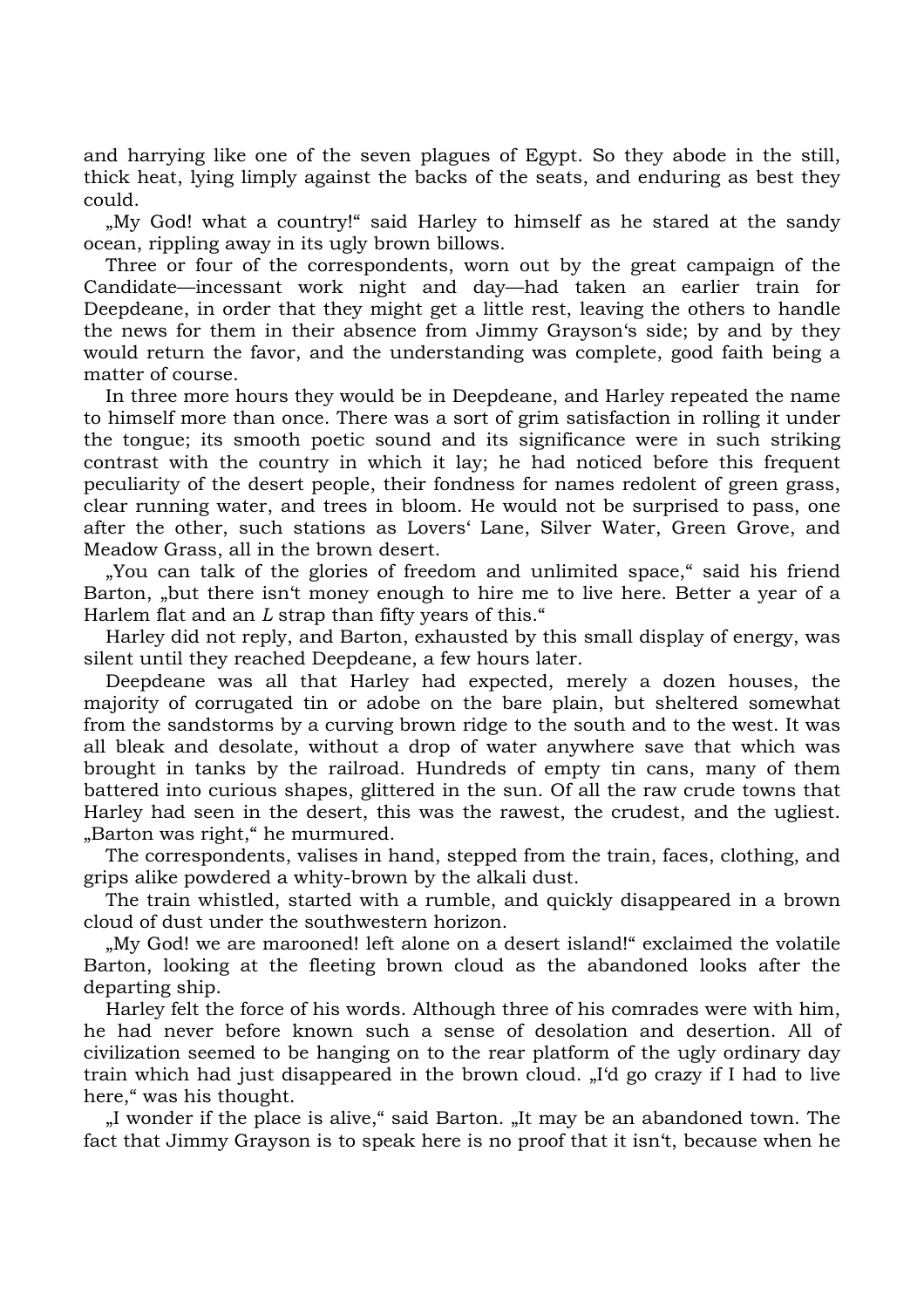speaks all the cowboys in a ring of a hundred miles come to hear him, and one spot is as good as another."

As he spoke, a cowboy, in sombrero, hickory shirt, and leggings came out of a low adobe hut, wiping his mouth with the back of his hand.

"It is inhabited!" exclaimed Barton, triumphantly, "and that hut, as I infer from the suggestive action of our friend the cowboy, is the saloon. At least we shall not perish in the desert of thirst."

The cowboy went behind the adobe hut, and when he reappeared he was mounted upon a pony.

"I am willing to wager that our unknown friend is about to desert this Godforsaken place and leave it to us alone!" exclaimed Barton.

He was right; the cowboy rode into the desert, and he, too, disappeared in a brown cloud. Barton uttered woful lamentations. "We'll never see him," he said with pathos.

But when they went further into the village he became more cheerful, even joyous.

"Behold!" he exclaimed, pointing a long forefinger. "See the splendor! and the reminder of home, too!"

They came to a two-story wooden building, from which all the paint had been blown long since by the desert winds, but over the low veranda was written in glaring letters, "NEW YORK HOTEL."

Harley shared Barton's joy. The question of food and lodging in the desert, even where the railroad ran, was not always easy to solve, and this building, despite its wind-blown air of neglect, gave promise.

They entered the house, and the landlord, a bedraggled man in carpet slippers, shuffled forward to meet them.

"When the sun's so 'tarnal hot as this," he said, "I don't go out to meet the train; I reckon if anybody stops they kin find the hotel theirselves, an' they won't find any but mine, 'cause there ain't any other."

"The grasping hand of monopoly is felt even here," whispered Barton.

Yes, he had rooms, plenty of them, and he could give them something to eat, canned goods from Chicago and beef. If the gents would be seated, Bill would take the valises up to their rooms, and he'd have dinner ready in half an hour.



They gladly resigned their valises to "Bill", a large, stoop-shouldered, sunbrowned man even more ragged and unkempt than his employer, and then, after washing their faces with imported water in a little lean-to behind the house, felt much refreshed.

"It isn't what you have, but what you haven't had, that makes a thing good," said Barton, with a contented sigh. "After that hot train this old ramshackle is a regular Waldorf-Astoria in the desert to me."

"All the same, it's the jumping-off place," said Harley, looking out at the dusty plain.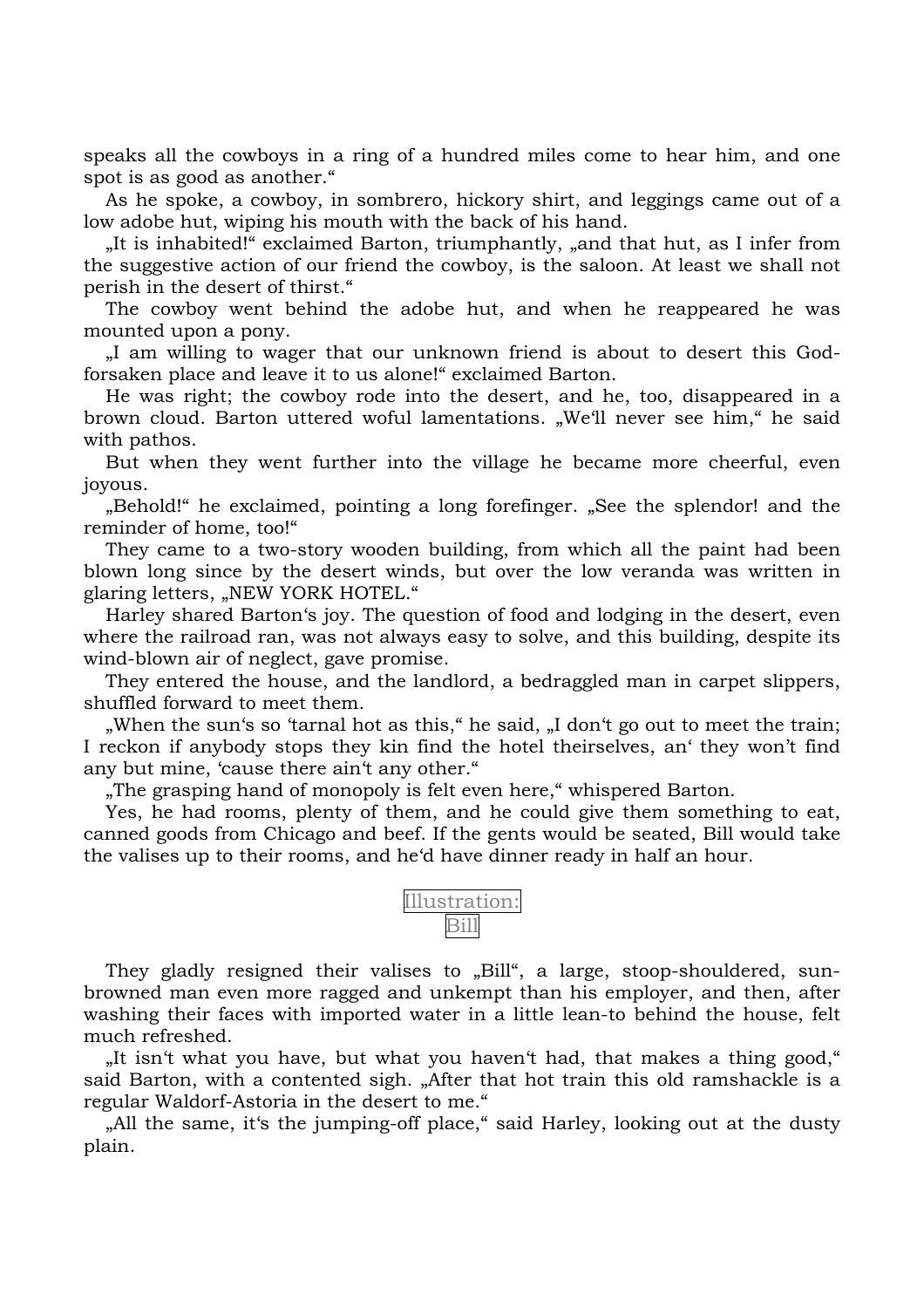The landlord, who was making some effort at a hospitable welcome, joined them, and said that dinner would be ready in a few minutes.

"I reckon you gents belong to Jimmy Grayson's outfit that's due here tomorrow," he said, tentatively. "I reckon there ain't anythin' else that would bring so many stiff collars to Deepdeane."

"You are right," replied Harley; "we are newspaper correspondents travelling" with Mr. Grayson, but in order to enjoy your town part of us have come on ahead, as you see."

"That's right," replied he of the hotel, affably. "Deepdeane ain't much on looks, I'm willin' to allow, but if a fellow knows how to go about it he kin have a right good time here. Now, you gents are hungry, and you kin go right in. Bill's ready with the dinner."

All sat at one table covered with a cloth not too clean, but long fasting made the beef and the canned goods sweet to their taste, and they ate with sharpened appetites. The big man, Bill, waited on them in silence, but once when Harley asked him if he could not get him a glass of water he replied, "Yes, sir; it will take only a moment," in a voice low, but so well modulated, so mellow, and so perfect in accent that Harley looked up in surprise. He saw only a face covered with unkempt brown beard, and the waiter suddenly turned his eyes away when they met Harley's. None of the others had noticed the quality of the waiter's voice, and Harley said nothing, but he watched Bill as he moved about the room serving the dinner.

There was nothing attractive in the waiter's appearance; his clothing was without a touch of neatness; his hair had not been combed for a week, but noticeable above all was his manner, which inspired mingled repulsion and pity; it was impossible for him to stand the gaze of any one; if anybody's look by chance met his, his eyes dropped at once. The whole effect that he created was spiritless and abject. It seemed to Harley that if Deepdeane was the jumping-off place here was the fit inhabitant of it.

Barton was talking as only he could talk—that is, all the time, and his flow of spirits occupied all except Harley, who, out of the corner of his eye, was watching the dejected waiter. At last he said to the man,

"How far is it ahead to the next town?"

"Sixty miles, sir," replied Bill, using only three words, but they were liquid, flowing, and musical.

Harley started; some old memory in him stirred, but when he sought to trace it and make some connection it was gone in a moment like a breath. He spoke again, and more than once to the waiter before the dinner was over, but Bill no longer replied in words, merely with a nod or a shake of the head, and the correspondent turned his attention back to his comrades.

The landlord, John Keyes he gave his name, was pleased with his guests; in some dim, remote day, when he was a farm lad in Indiana, he had gone with a carload of cattle to New York, and he felt that the fact established a strong connection with the correspondents, all of whom were from the metropolis. When Barton gave him a chance he talked glowingly about the country and its prospects.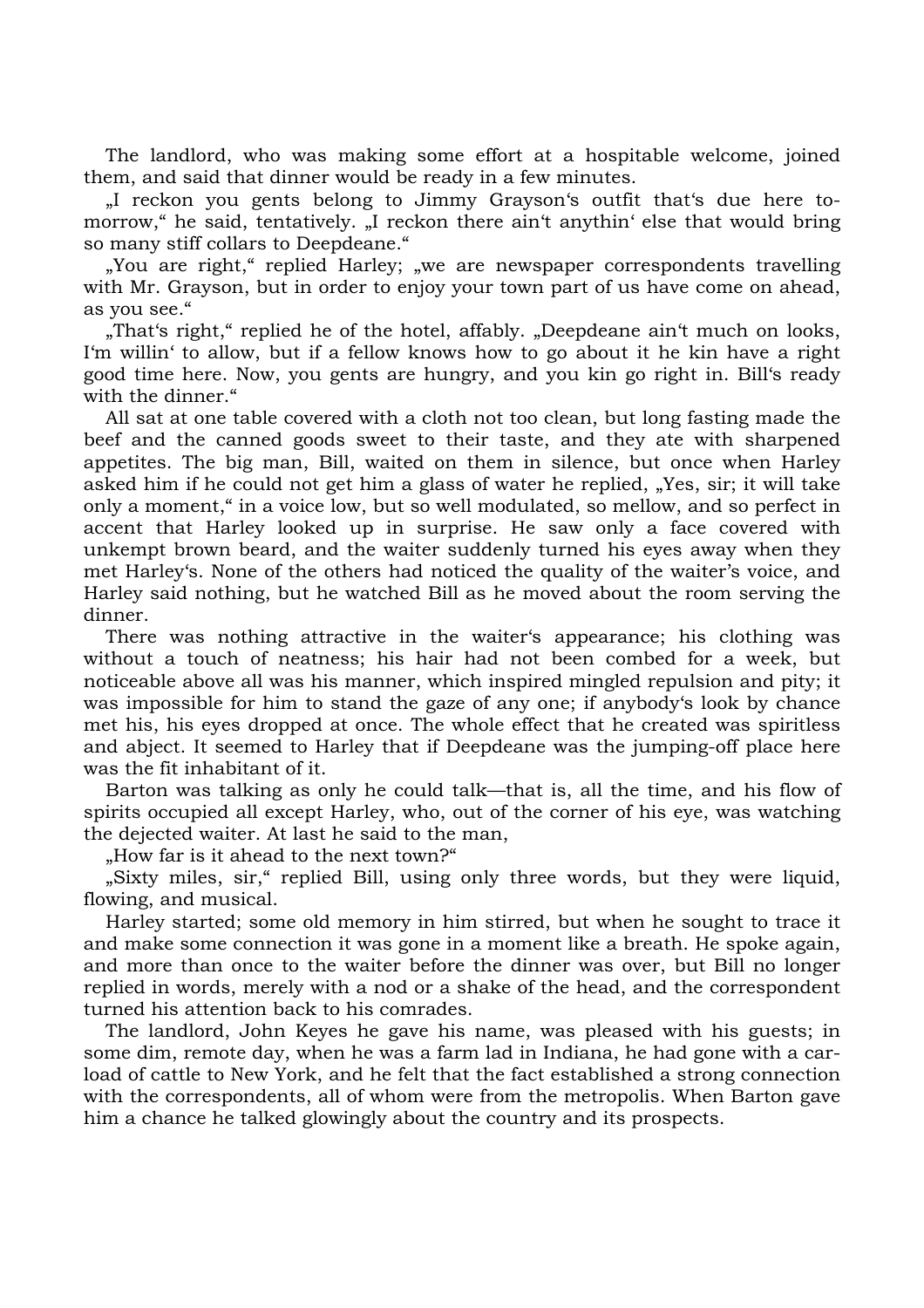"Great for cattle," he said. "an' the ground's full of gold an' silver. We don't need nothin' but capital from the East, an' we'll have that as soon as Jimmy Grayson is runnin' the gov'ment to suit us."

They were sitting in the veranda now, and with the approach of evening the air was growing cooler and much more pleasant. Harley was in a tilted chair near the door, where he could command a view of the dining-room. Bill was still shuffling about the tables, and it seemed that other guests were expected. In fact, the town disclosed more signs of life, as the sun began to set, and people appeared from mysterious regions. Two or three men went into the dining-room, and Bill served them with the same cringing, abject manner. The last of these was a Mexican, a vicious, yellow little man who first found fault with the food, and then did a thing that no one but Harley saw.

The Mexican suddenly raised his open palm and struck the big waiter in the face. Bill murmured some apologetic words and went on with his work. Harley was so astonished that he could not speak; he had expected to see the waiter, abject and cringing though he was, fell the Mexican to the floor. Then his blood boiled up in furious wrath. That an American should take such a blow from a miserable yellow half-breed was past belief. Yet he had seen it with his own eyes. He brought his teeth together with such a sharp click that it drew the attention of Barton.

"Why, Harley, old man," he exclaimed, "what on earth are you looking so savage about?"

"I've just seen something that I do not like," replied Harley.

He was staring out over the vast, ugly sweep of the brown plain.

"Oh, the desert," said Barton. "But there's nothing new in that. You've been seeing it all day. Besides, why glower about it? We're in Deepdeane now, and there's a bed and twelve hours of sleep just ahead. It's to be glad, not mad."

Harley maintained a discreet silence, and Barton's attention soon wandered back to the talkative group, of which he and the landlord of the New York Hotel were the centre. But Harley, while seeming to listen, kept an eye on the diningroom, where the big, bearded waiter shuffled listlessly among the tables. Once the man saw Harley looking; but his eyes fell instantly before the correspondent's glance, and he hurried into a corner of the room where the troubling gaze could not follow him; but before he disappeared Harley saw his whole figure shivering as in nervous alarm.

he sun was sinking in the desert. Brilliant terraces of purple and red and gold, heaped on the horizon, heralded its going. Then it suddenly shot through them and was lost like a stone in water. Darkness, borne on the edge of a chill wind, swept over the plain, and the desert night had come. The men shivered and went inside.

"What a curious contrast the night is to the day here?" said Harley.

"Yes," said the phlegmatic Keyes, "you can cool off now."

All the correspondents except Harley drifted off to their rooms. He said that he did not care for bed just yet, claiming to have slept in the train. He put on a light overcoat, and announced a desire to wander about the town and see the sights.

"Don't you go far," said Keyes; "if you were to git a half-mile out in the desert you might never find the town again, and that 'ud be the last of you."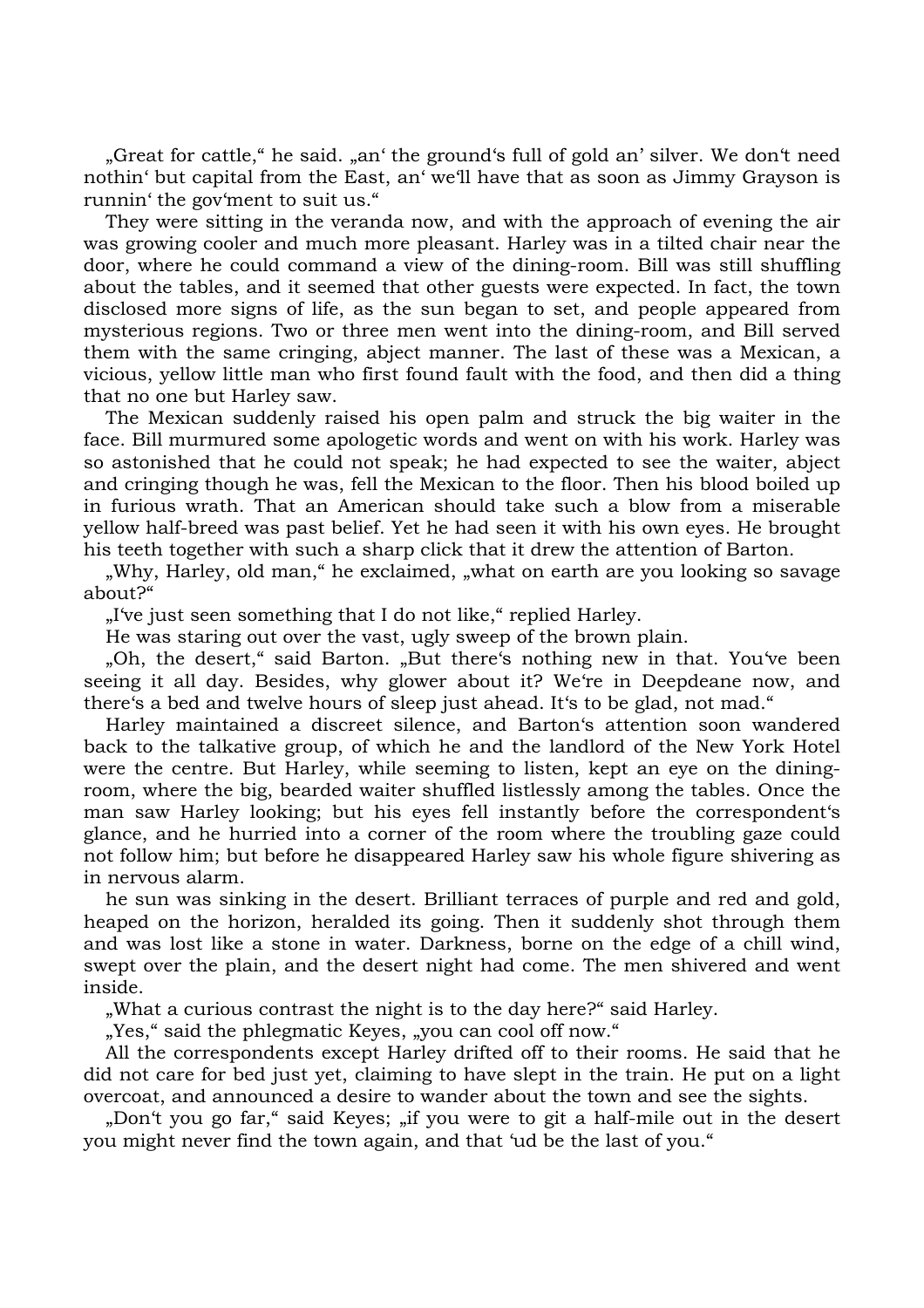| Illustration:    |  |  |
|------------------|--|--|
| Scraps and bones |  |  |

Harley promised, and went out into the so-called street, merely a strip of the broad desert, between the squalid houses, and stood there for a few moments. If the place was desolate in the day, it was awful in its loneliness at night, because then it had a peculiar weird and chilling quality. Out on the desert the wind was moaning like a lost soul, and Harley could readily imagine that he was the only human being with in a sweep of five hundred miles, with nothing around him but sand and cactus. Indeed, it was more like fact than fancy.

But it was no part of Harley's intention to explore the desert. He had noticed the waiter throwing the debris from the tables on a heap behind the house, and he walked silently to the rear of the New York Hotel. Presently he saw the man coming; he knew the figure by the size, and the stoop, like a cringe. Bill carried a bucket half filled with scraps and bones, and throwing them upon the heap turned to go back to the house. In the darkness he did not notice the correspondent standing at his elbow. Harley touched him on the arm.

"Harry," he said, in a voice low but insistent, "what does this mean?"

Bill stood as if paralyzed. The bucket slid from his hand, and fell with a slight clang to the ground. But Harley's grasp was on his arm. Bill looked up, and Harley, faint though the moonlight was, could see that his eyes were full of terror.

"Harry," repeated Harley, his voice growing more insistent, "tell me, what do you mean by this?"

Suddenly the waiter, a man six feet high and with a head like Michael Angelo, began to cry. Harley had seen men cry but a few times in his life, and the sound of a man's sobs drawn deep from his chest unnerved him.

"Harry," he exclaimed, "stop! For God's sake, stop!"

The man made no effort to restrain himself, and Harley saw his great shoulders quivering. By and by both were silent again, but out on the desert the wind was yet moaning like a lost soul.

Harley spoke a third time, still calling the man "Harry"; nor was there contempt in his voice, only pity. "Harry," he said, "whatever you may tell to me is sacred. You know me well enough to know that it will never go further if you wish."

The big man suddenly fell forward, not on his knees, but in a limp heap, and grovelled against the earth.

"Charlie," he exclaimed, "you have found me, and how have you found me! I never thought that it would come, and even if it should come, I never thought that it would come this way. I thought that I was hidden forever! Why should any one whom I ever knew want to come to such a spot as this in such a desert—this devil's hole! Deepdeane, they call it! You don't know what a mockery that name is!"

"I can guess," said Harley, gently.

"Yes, you can guess: anybody can. An hour of it is enough. But I belong here. I'm like it. I'm as God-forsaken as it is. You saw that yellow half-breed Mexican strike me in the face, and I didn't have the courage to strike back. And it isn't the first time I've been struck, either. But you never knew me. I'm not the man. I'm just Bill, the waiter. Kicked about because I deserve to be."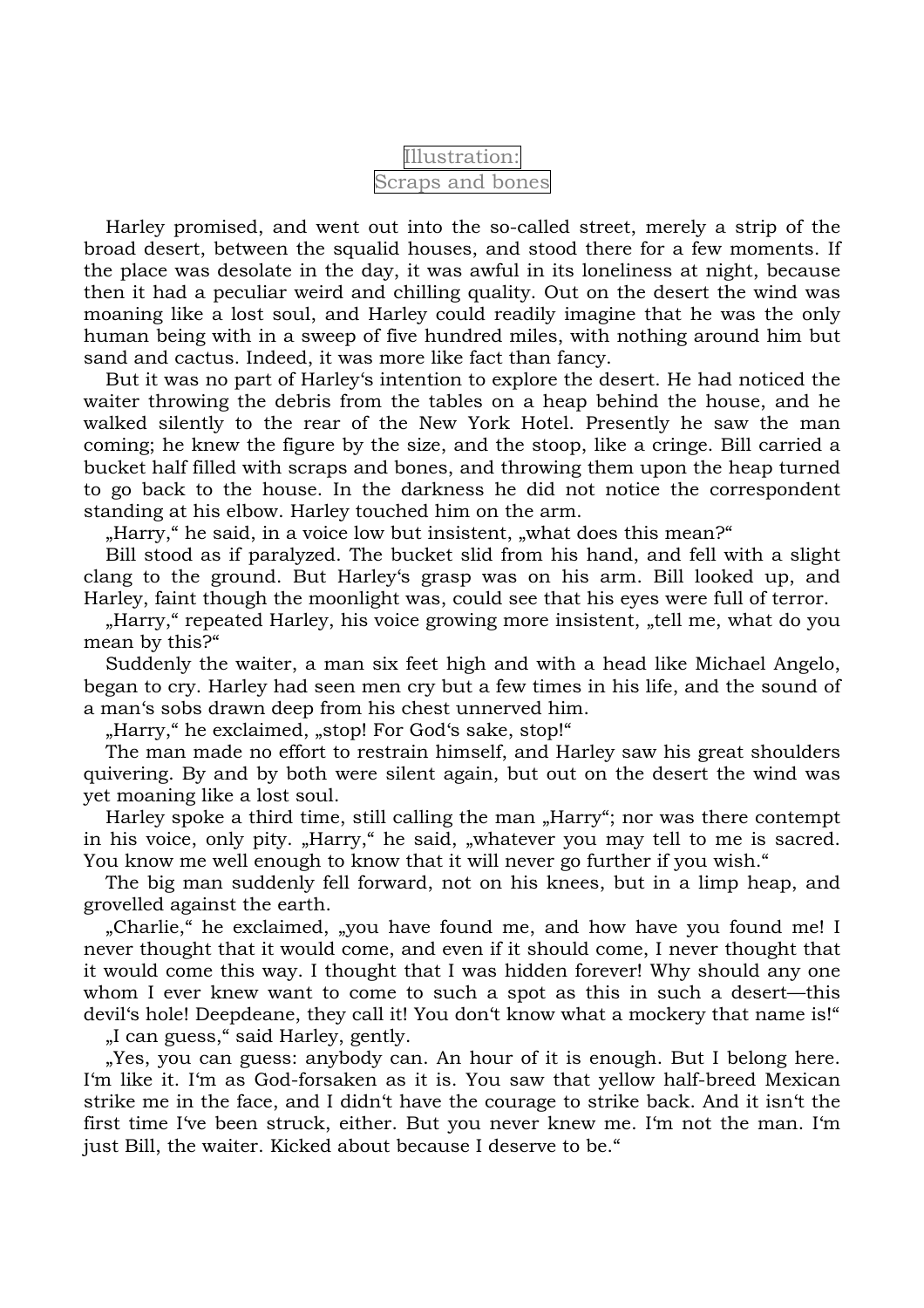He put his face in his hands and groaned. Harley walked up and down, taking short steps. He did not know what to do or to say. The wind still moaned across the desert. Behind them only two or three lights glimmered in the little town. They were alone with the universe.

"Harry," he asked at last, "what on earth made you come here?"

.To be away from everybody. And it's the best place for that. You know what I was once, and you know, too, what I am now: but you remember, too, what I've been through. There's some excuse. Oh, I'm low, and, what's worse, I know it. You might hunt all this Southwest, and you would find nobody else who is kicked and trod upon as I am and who doesn't resent it; but, Charlie, I'm crushed! I tell you, I'm crushed!"

He repeated mechanically the word "crushed! crushed!" and though the night was now cold, Harley took off his hat and drew his hand across his brow. When he took it away it was wet.

"I tell you I'm crushed, all smashed up!" the man went on, monotonously, but in his singular liquid voice like the dropping of melted gold, ,, and it all dates from that awful night. You were there. You remember it; but as for me, it is like yesterday. I know I had been drinking, drinking for days, and doing other things as bad or worse; but, my God! Charlie, you know what an excuse I had! There had been talk about me—talk in the city, lots of it. and the crowd was one of the biggest that I ever faced—curiosity brought 'em; and then when I got up to speak I could utter nothing but a miserable little squeak. Think how supremely ridiculous, how idiotic it was! I could have stood everything if I had kept my voice, the one thing that made me famous; but it's gone, and gone forever."

Harley stopped in his short walk up and down, and looked curiously at the man whose voice in his agony expressed every range of human passion and woe.

"Harry," he said, "you've heard that Jimmy Grayson is to speak here to-morrow" night."

"What's that to me?"

"Listen to what I say. Jimmy Grayson is a great orator. God gave him the gift of tongues. We call him the Golden-Mouthed."

"Yes," said the correspondent as if talking to himself. "I knew but one man who was his equal, but he isn't before the public now. Perhaps he was Jimmy Grayson's superior, but, for all his wonderful powers, for all this great gift that God had sent him he was a fool, the biggest fool that I have ever known."

"Oh, don't, Charlie!" groaned the man.

"I speak what I think," said Harley, in firm, accusing tones.

"I don't defend myself; you can call me anything you please: no name will be too hard for me, but think of all that I've gone through, what came before that night, and all that has happened since—since I came to this hole. You don't suppose I've forgotten, do you, those old days when I was happy and famous? You remember that first great speech of mine, the one that set everybody to talking! You reported it yourself, Charlie—that was when I first met you—and they gave it four full columns on the front page of the *Gazette*, and even the staid old Milestone, which was never known to approve wholly of anybody, said that I was not without promise; don't you remember it. Charlie?"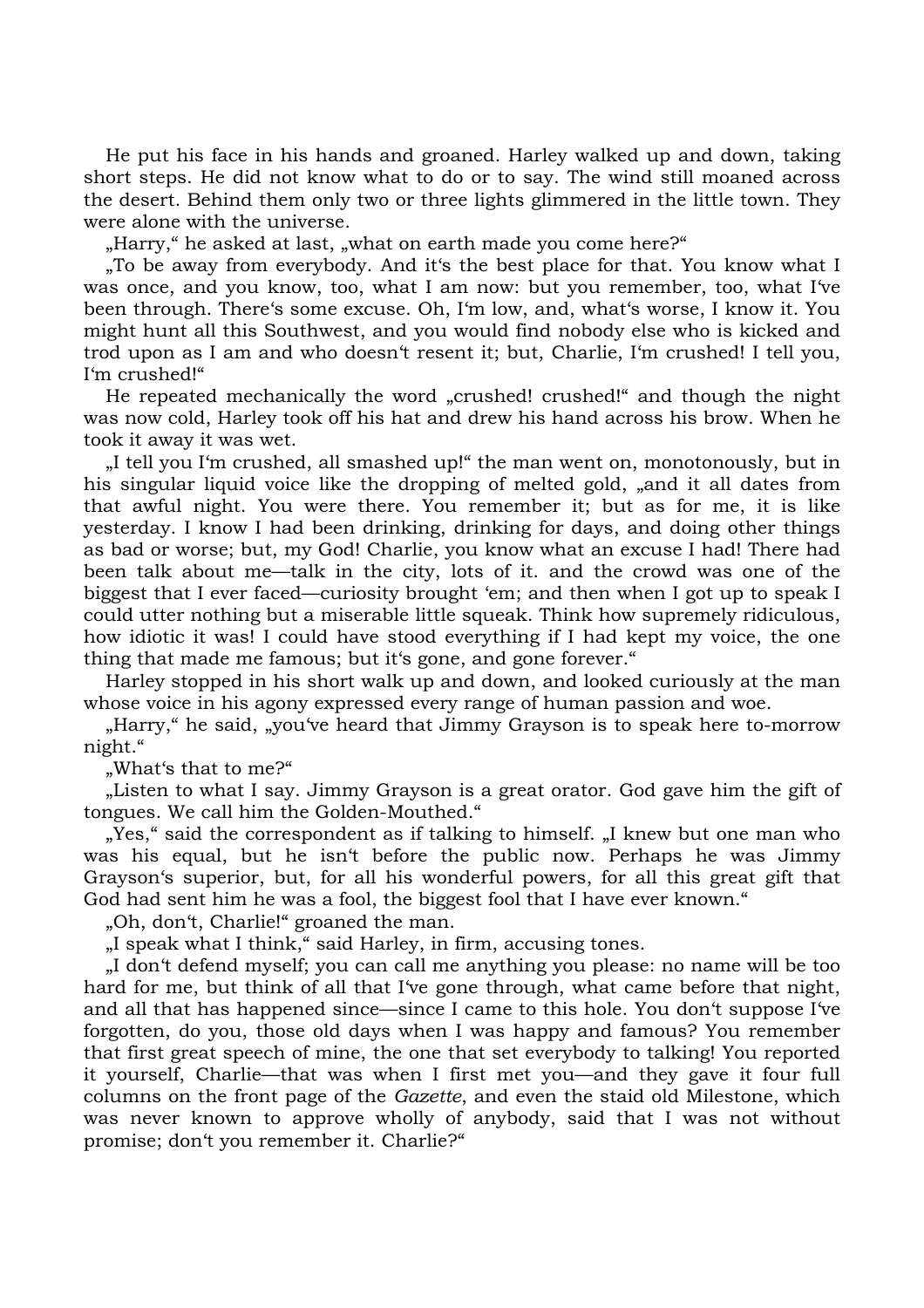"I remember it very well," said Harley, glancing out at the dark desert, and shuddering at the loneliness and desolation around him.

The man, who had risen with the old memories, threw himself upon the sand again.

"Oh, God, Charlie!" he cried. "I can't stand it! I was called the pick of them all. There was none who could speak as I, there was none who could sway the crowd as I could! Charlie, I always felt the power in me; I could think best when I got on my feet, and then I had the voice. I don't take any credit for that; it was a gift which might as well have gone to some one else."

Harley had been thinking intently. "Harry," he said, "I want you to hear Jimmy Grayson to-morrow night, if for nothing else, to hear yourself as you used to be. I want you to shave off that hideous beard, put on good clothes, hold your head up, and sit near Jimmy Grayson with me, where you can hear every word that he says."

The waiter shook in sudden terror.

"I can't do it! I can't do it!" he cried. "There's Blaisdell coming, and if I fix up he'll know me, and there may be more. I can take a blow now, but I can't take that."

"They need not know you, though it would be all right if they should. Jimmy Grayson, I suppose, will speak on the little square platform that I saw just beyond the hotel, and all except where he stands will be in the dark. You shall be there with me."

"Charlie, I don't dare! I don't dare," said the waiter.

"You shall be there with me." said Harley, decisively. "I'll attend to everything. You see. Harry, you can't escape me. This spot in the desert isn't more than three hundred yards across, and I've got you cornered. Good night."

He held out his hand and the waiter looked wonderingly at it.

"Nobody has shaken hands with me in years." he said.

"Harry, are you going to refuse my hand? Do you wish to insult me?"

The waiter seized the outstretched hand, shook it convulsively two or three times, and then, without a word, ran into the house.

Harley remained there a long time, gazing into the illimitable desert, which seemed to him so truly a grave. At last he went in, but as he passed through the lower hall of the hotel he heard the strident voice of the landlord rebuking Bill, the waiter, for laziness and neglect.

"Half them dishes ain't washed up yet," he said.

Bill made no reply, but Harley saw him bent over a pile of dirty dishes. The correspondent sighed and went up to his room. When he awoke the next day the sun was high in the sky, hanging like a ball of copper over the burning desert. After breakfast he sought the landlord.

"Mr. Keyes," he said, "I want to hire your man, Bill, for this afternoon and evening. He's taken a foolish notion that he'd like to fix up like a gentleman and hear Jimmy Grayson, and I've taken an equally foolish notion that I'd like to have him do it."

Keyes stared at the correspondent.

"Wa'al, you Eastern people are pow'ful cur'us," he said. "You kain#t fix up Bill like a gentleman; you might put gentlemen's clothes on him, but he'd be the same dirty, cringin' fellow without the sperrit of a coyote in him."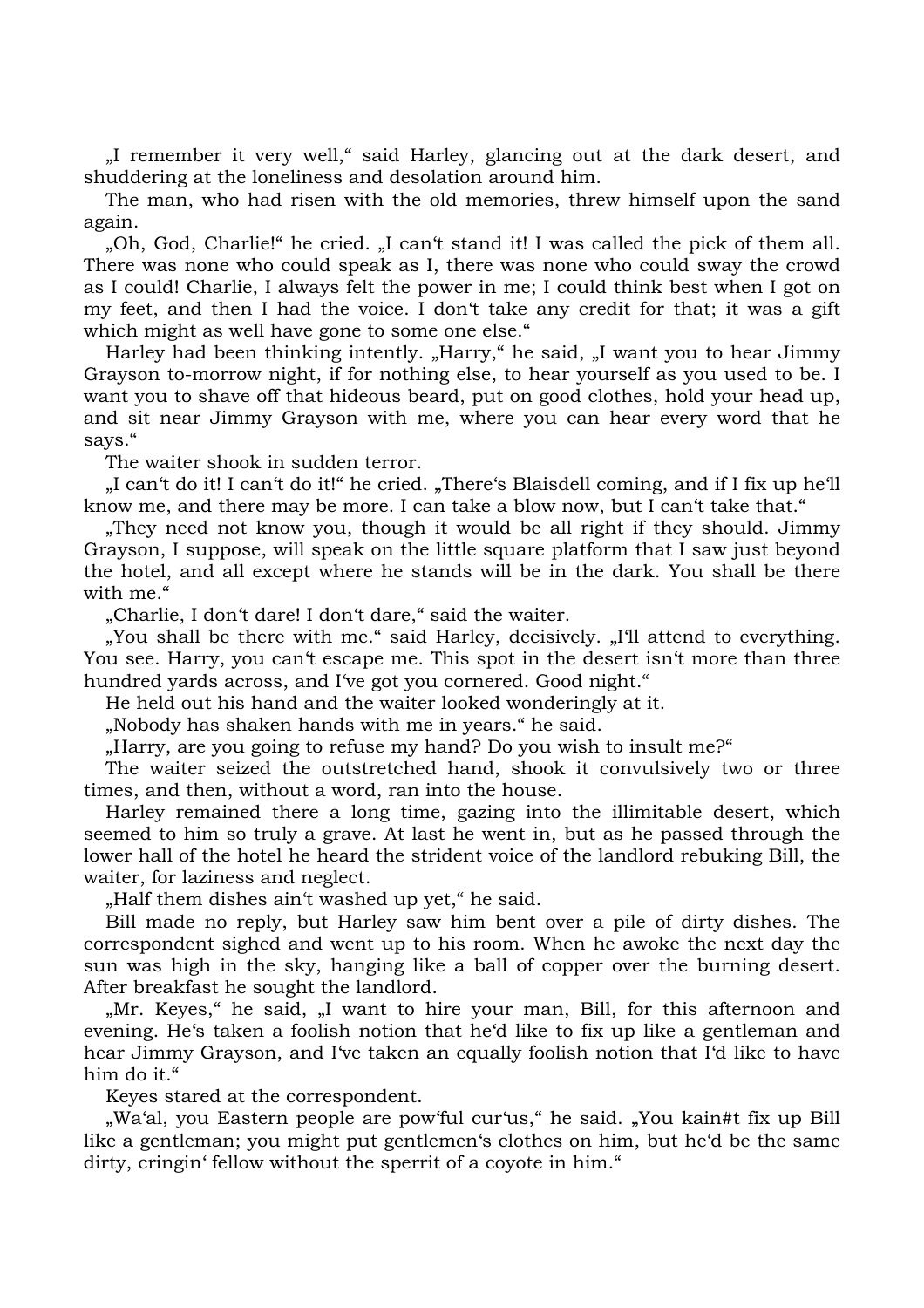"It's my notion," said Harley, briefly, "and I'm willing to pay for it."

"A man kin be a crank any time he pleases if he's got the price to pay for it."

Harley named a sum for a half day of Bill's services that Keyes promptly accepted, and the bargain was closed.

"There's a Mexican feller aroun' here that I kin ring in in Bill's place," he said.

Barton came to Harley an hour later, when he was sitting comfortably on the veranda, his eyes shaded from the sun, and plumped himself down in the next chair.

"See here, Harley!" he exclaimed, "what is this I hear about you? and you of all fellows, the one whom I never knew to do a cranky thing before? They tell me you are going to dress that slouching dirty waiter, Bill, in good clothes, and take him up on the platform to-night with Jimmy Grayson."

"They tell you the exact truth," said Harley, his eye on a bare red hill in the desert.

"Why?"

"Just a freak idea of mine: I wish to break the monotony."

Barton snapped his fingers incredulously.

"Do you see any hayseed about me?" he asked. "I know you don't do things that way. There's something queer in this—yes, queer."

Harley did not take his eyes off the distant red hill, but he replied, gravely:

"Yes, there is something queer, one of the queerest things I ever met in my life. How long have you been working on the New York papers?"

"Eight years."

"Then you remember the Great Davenport Mystery?"

"Of course; that was too big a sensation to forget, even in this day of sensations—the brilliant fellow who went all to pieces and then dropped off the face of the earth, so to speak. Wasn't there a nasty scandal, beforehand?"

"Yes, his wife, you know—another man—Davenport got a divorce, of course, but that couldn't cure the wound. Began to drink, to drink at a terrible rate—the same imaginative quality that made him a great orator, pushed him to the very depths of dissipation. I suppose."

I remember." exclaimed Barton, with increasing interest. Then he was to speak in the Madison Square Garden—enormous crowd there, all his political enemies, too, looking for at least a part of what came—I was present at the reporter's table—what a scene! He broke down, not an idea, and what was worst of all, his voice, that wonderful voice, was gone: he just squeaked. How his enemies howled! I was present at the reporter's table, and I can't forget that look on Davenport's face: it was like a man struck by lightning—and he so young, too—he couldn't have been much more than thirty."

"It was all just as you say," said Harley.

"But, what has all this to do with this fool thing you are planning?"  $.A$  lot."

Barton wheeled in his chair and stared at Harley. But Harley was still looking at the bare red hill out in the desert, and his hat brim was low down over his eyes.

"You don't mean—"

"Yes, I do mean. Now, Barton, old man, don't say a word, but just do as I tell you, and make the other fellows do the same. You promise?"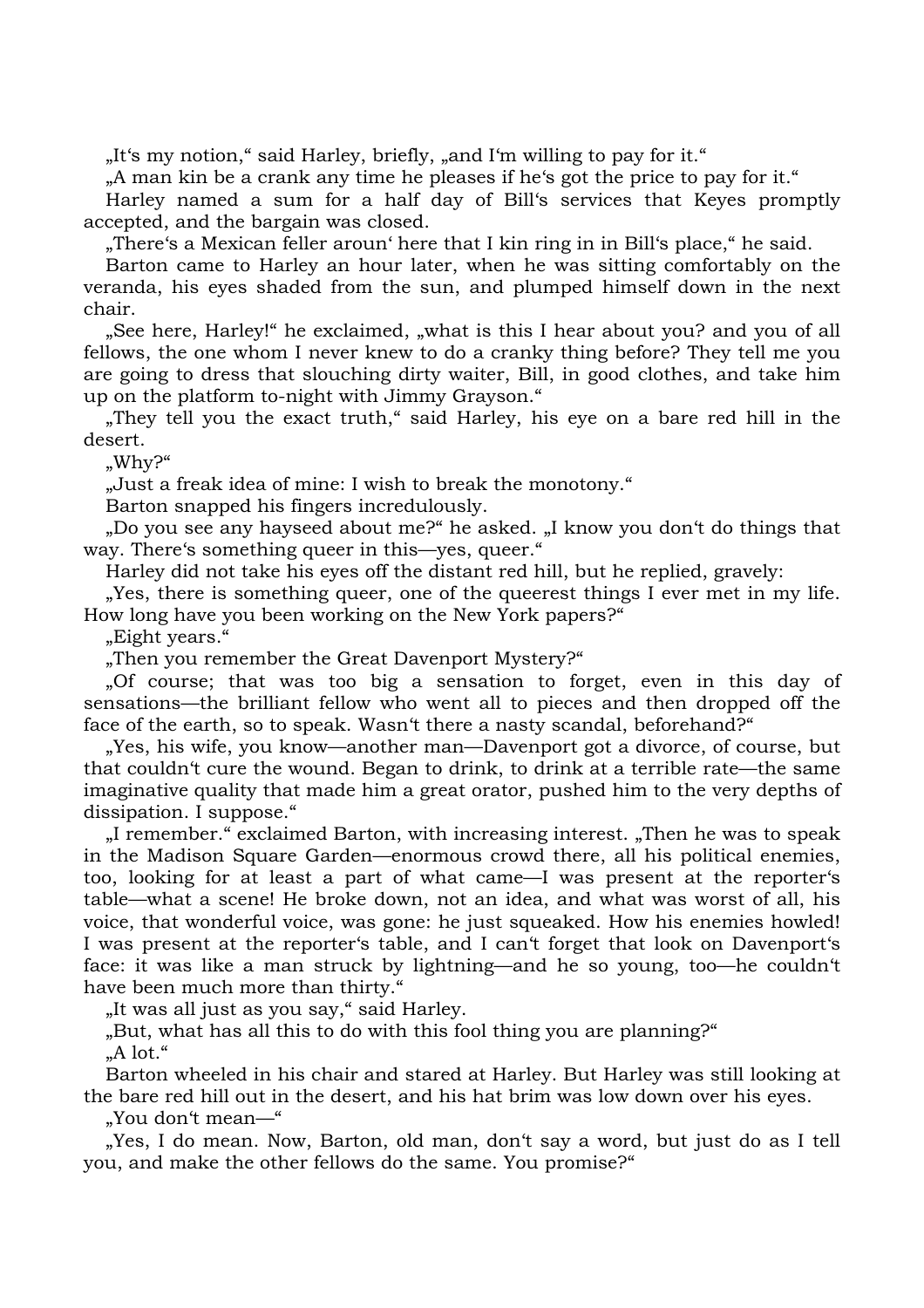"Yes, I promise," replied Barton, and said no more, but he was the victim of a devouring curiosity.

After the twilight Harley took the waiter up to his room, the man weakly protesting, but obeying the stronger will of the correspondent as a dog obeys his master. Harley forced him to shave off the hideous beard, and when it was gone he was surprised to observe how little the features had changed, how the old, bold classic outlines reappeared. Then he produced from his valise what he called his "Sunday suit." Long black frock-coat, vest, and light trousers that he wore sometimes when he came to the larger towns in the West.

"Harry," he said, "I'm a big man, too, and this will fit you well enough for tonight. Not a word now! Throw off those old things of yours and get into this suit at once."

The man glanced timidly at Harley, but he seemed afraid to speak, and after a moment's hesitation put on the clothes. Apparently the good garments, of a cut that belonged to the present, exercised an effect upon him as he straightened up and looked at himself in the dusty glass on the wall. A faint gleam as of a spirit long gone appeared in his eyes, and he threw back his shoulders. Harley, looking at him, was surprised. The man, now that he did not stoop, stood more than six feet high. His smoothly shaven face was broad and open, and the hair beginning to thin at the temples, retreated slightly from the brow. Harley was more than surprised, he was startled.

"Strange that two men with the same gift should look so much alike," he murmured.

The waiter did not notice him, but was still staring at himself in the glass, as if all the old memories were busy. Harley looked again at the man, the tall, erect figure, the smooth, massive features, the hair rather long, slightly tinged with gray and brushed back from the forehead, the black string tie and the long black coat, buttoned tightly about the broad chest.

"How like!" he murmured.

The waiter turned away and glanced at the window.

"Come, Harry," said Harley, briskly, "the crowd has gathered, and it's time to go. Don't you be nervous; it's pitch-dark everywhere except at the very edge of the speaker's platform, and nobody will see you."

He put his hand firmly upon the man's arm, and together the two went out of the house and toward the improvised stage in the open from which Jimmy Grayson was to speak.

Black night enfolded the desert, as the moon was not yet risen. The crowd had gathered already, although the candidate's train was not due until 8.30, and that was fifteen minutes away. It was a typical Southwestern crowd, drawn from a circle of a hundred miles—prosperous cattlemen, cowboys, mining prospectors and wanderers, all quiet, orderly and waiting, ready to applaud every sentence that their hero, Jimmy Grayson, might utter. Closely packed, they formed a wide black ring around the speaker's stand.

Harley, with his hand still on the waiter's arm, pushed his way through the crowd toward the platform, which was almost wholly in the dark, except at the table beside which Jimmy Grayson would stand, where two lanterns flickered. He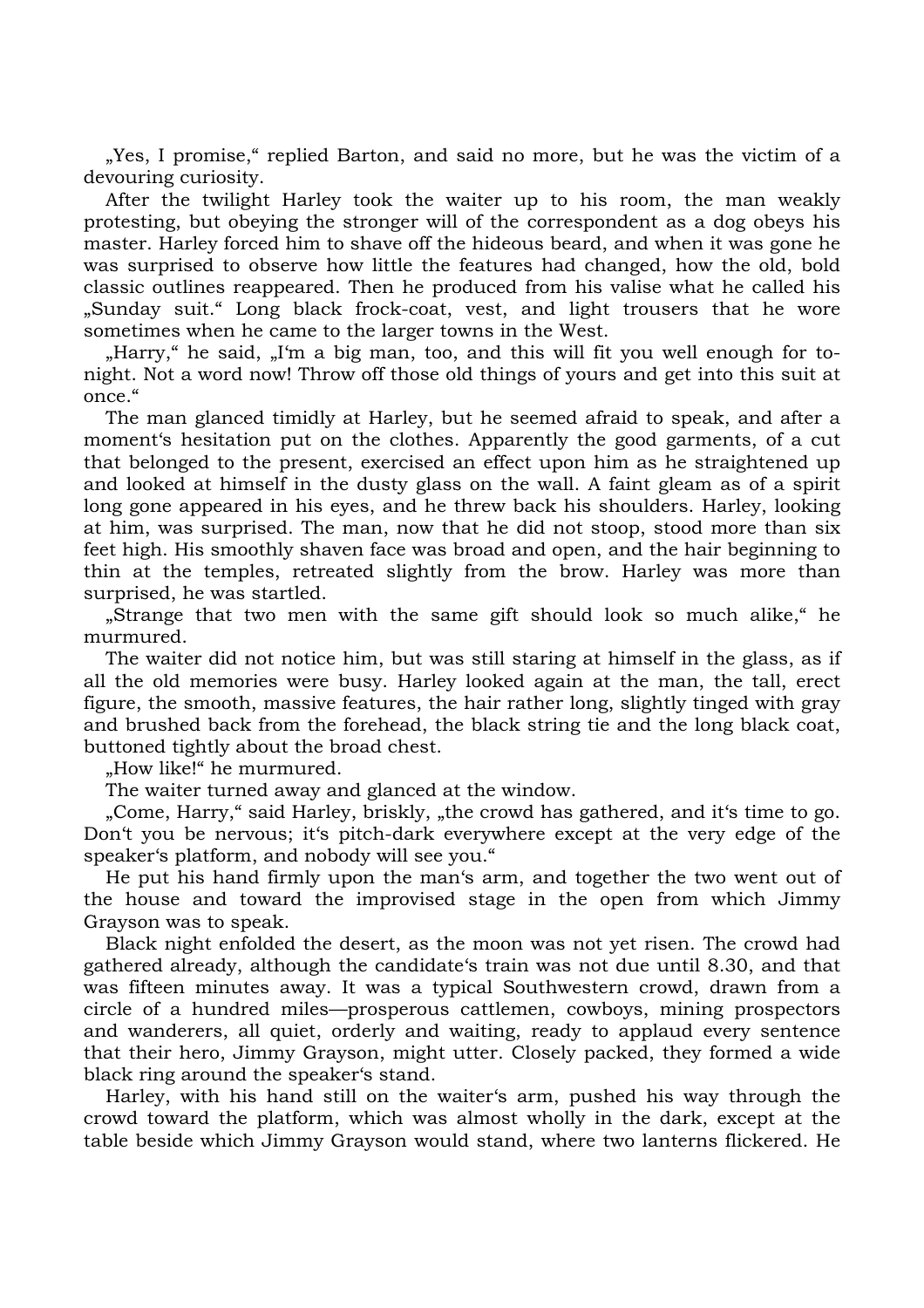and the waiter climbed upon the platform where Barton and his comrades were already seated at the table placed for the correspondents.

"Pretty dusky for writing, eh Barton?" said Harley.

"Oh, it's all right." replied Barton, easily. "Long practice is a good thing, and there isn't a fellow here who couldn't write in the dark."

He looked up and by the flickering light he caught a glimpse of the waiter. He started and was about to utter an exclamation, but he remembered his promise and was silent.

"Sit here. Harry, and you can hear well." whispered Harley, placing a chair in the farthest and darkest corner of the stage. The big man sat down obediently and Harley sat near him.

Time passed and the crowd standing there in the darkness thrilled with expectation. In a few minutes Jimmy Grayson, their idol, would be there, and they would hear the golden notes of his voice.

The multitude now began to give forth all the familiar sounds of a great political gathering. There was the noise of moving feet, of long breaths, of men making comparisons and recalling other speeches. In the distance horses stamped and rattled their bits.

Harley, despite the dark, was watching Bill, the waiter, and he was so close that he could see. When the multitude first began to talk and show expectation the man suddenly raised his head, and a fire that had long seemed dead began to kindle in his eyes. Harley, watching him, said nothing, but despite his habitual calm a strange excitement rose in his breast at what he saw.

The old familiar sights and sounds, this block of life projected from the past, went on, and the soul of Bill, the waiter, continued to expand. The fire in his eyes grew brighter, his figure expanded, and he raised his head higher and higher. Harley had seen wild animals in their cages suddenly lift their heads and sniff the air as if forgotten whispers of the wild, free jungle, had suddenly come back to them. He thought again of this, as he looked now at Bill, the waiter.

The expectation of the crowd mounted higher, and the shuffling noises, the hum, and the occasional cheers increased.

"Now is the favorable moment; he ought to appear." murmured Bill, the waiter.

Harley heard him, but said nothing.

A whistle came from the desert, then a roar, and the train pulled into the station. Harley heard the noise of men leaving it, and then dark figures for which the crowd made way climbed upon the stage beside him. One that stumbled over him was Blaisdell of the *Eagle*.

"Where's Mr. Grayson?" asked Harley.

"Why, there's the deuce to pay!" exclaimed Blaisdell. "Mr. Grayson was beguiled out on the branch line for a little speech; he thought he'd make the connection all right and get back in time, but he didn't. Two of the fellows are with him, and the rest of us are here. Where's the chairman of this meeting? I've got a telegram for him, explaining and apologizing, but Mr. Grayson, I'm sure, is all broken up over it. You know how honest he is in these matters. He knows that lots of these men have come a hundred miles to hear him."

Harley snatched the telegram out of the astonished man's hand.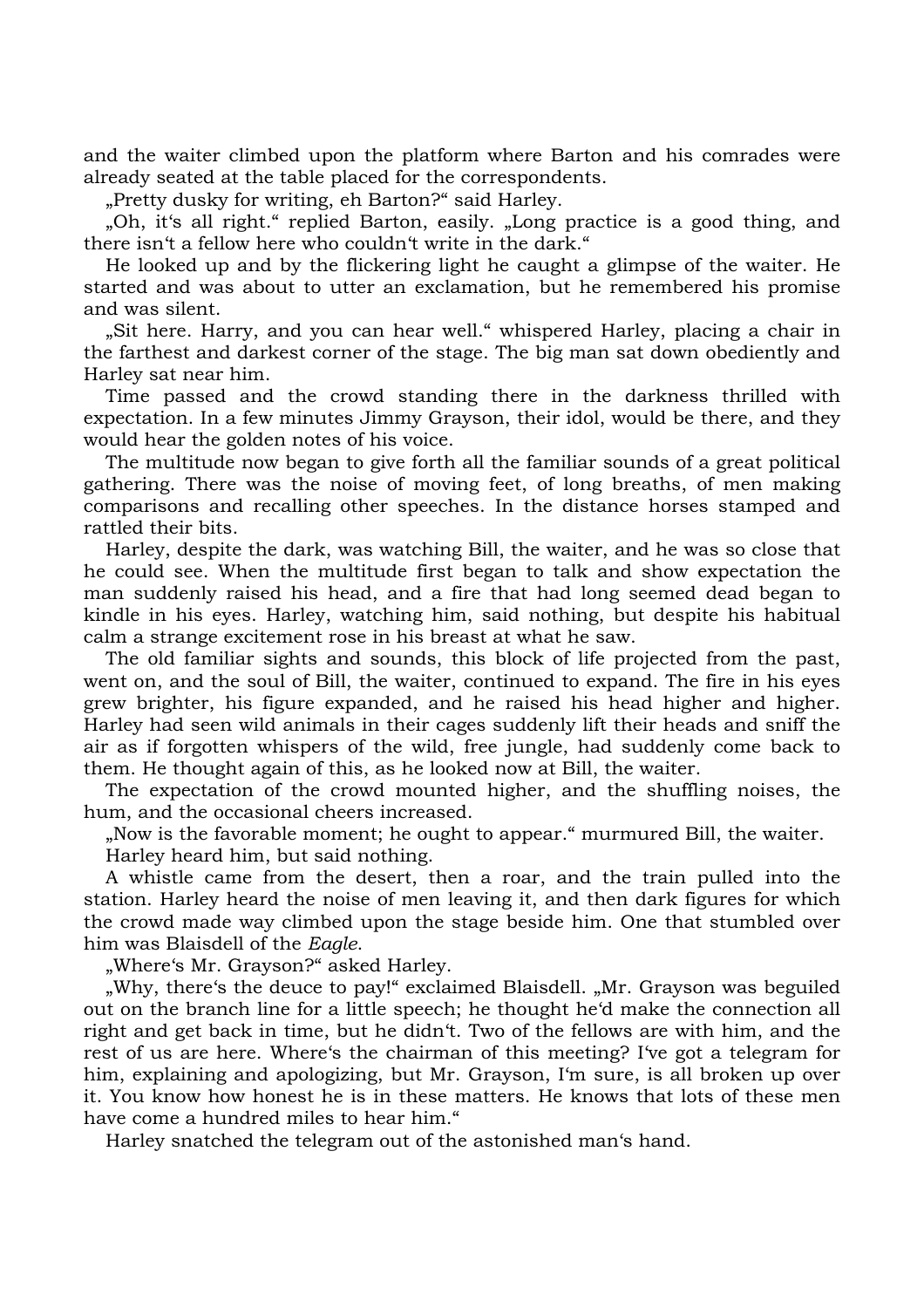"I'm the chairman." he cried, "or at least I'm going to be. Listen how the people are yelling and cheering and calling for Grayson! They think he's here on the stage with us, and he isn't! Yes, he is! I swear he is! Jimmy Grayson himself or his double! Just you wait half a minute and you'll hear him at his best. Now, Billy, do exactly what I say and don't ask a word; you don't know how much depends on it. Get right in the crowd this instant and raise that famous old battle-cry, the warwhoop the boys used to raise when Harry Davenport was up to speak! Yes, Harry Davenport. *Harry Davenport*. the greatest, the only heaven-born orator New York ever knew."

He pushed Blaisdell directly off the platform into the crowd, but he saw his friend rise and disappear among the figures. The next instant the people were startled by a long-drawn, high-pitched cry that rose in wave on wave and burst in a final explosion like fireworks. It caught the crowd in an instant, and the facile Westerners imitated it. Led by Blaisdell the tremendous battle-cry poured now from hundreds of throats, rose and swelled in volume again and again until it echoed far out on the desert.

But Harley scarcely heard it. At the first note of the old familiar cheer he turned his eyes upon Bill, the waiter. The man had been sitting in a sort of daze, but the correspondent saw him leap to his feet at the sound, his eyes flashing and his chest heaving. He ran to him and seized him by both shoulders.

"Come!" he cried, in compelling tones. "It's you they want! they've found you out at last! They know that you are Harry Davenport, the great orator! Don't you hear the old cry never raised for anybody but you?"

"I believe you're right," the man said under his breath, but not so low that Harley did not hear.

In a moment the strong arms of Harley pushed him down to the edge of the stage, and then the applause doubled. Harley raised his hand, and instantly there was silence.

"Gentlemen," cried Harley. at the top of his voice, "I desire to introduce to you the speaker of the evening!"

And then he added under his breath, but sharply:

"Now give it to 'em, Harry! You know how to do it! You've lived here and you know how they feel. You feel the same way yourself! Pitch into the corporations and the trusts and the monopolies, and you can sprinkle free silver about, too! I'm against it, but it doesn't matter!"

Again the cheers swelled, roared, and then died, to be followed by the strange breathless silence that only a crowd can create.

The tall figure, standing there in the more than twilight dusk, wavered for a few moments, but Harley had no doubts. He knew that the hour had come at last. He saw Davenport's figure straighten and stiffen, and his broad chest heave again. Then the man began to speak in liquid golden notes, in a voice that penetrated, persuaded, and compelled.

> Illustration: A speech in the desert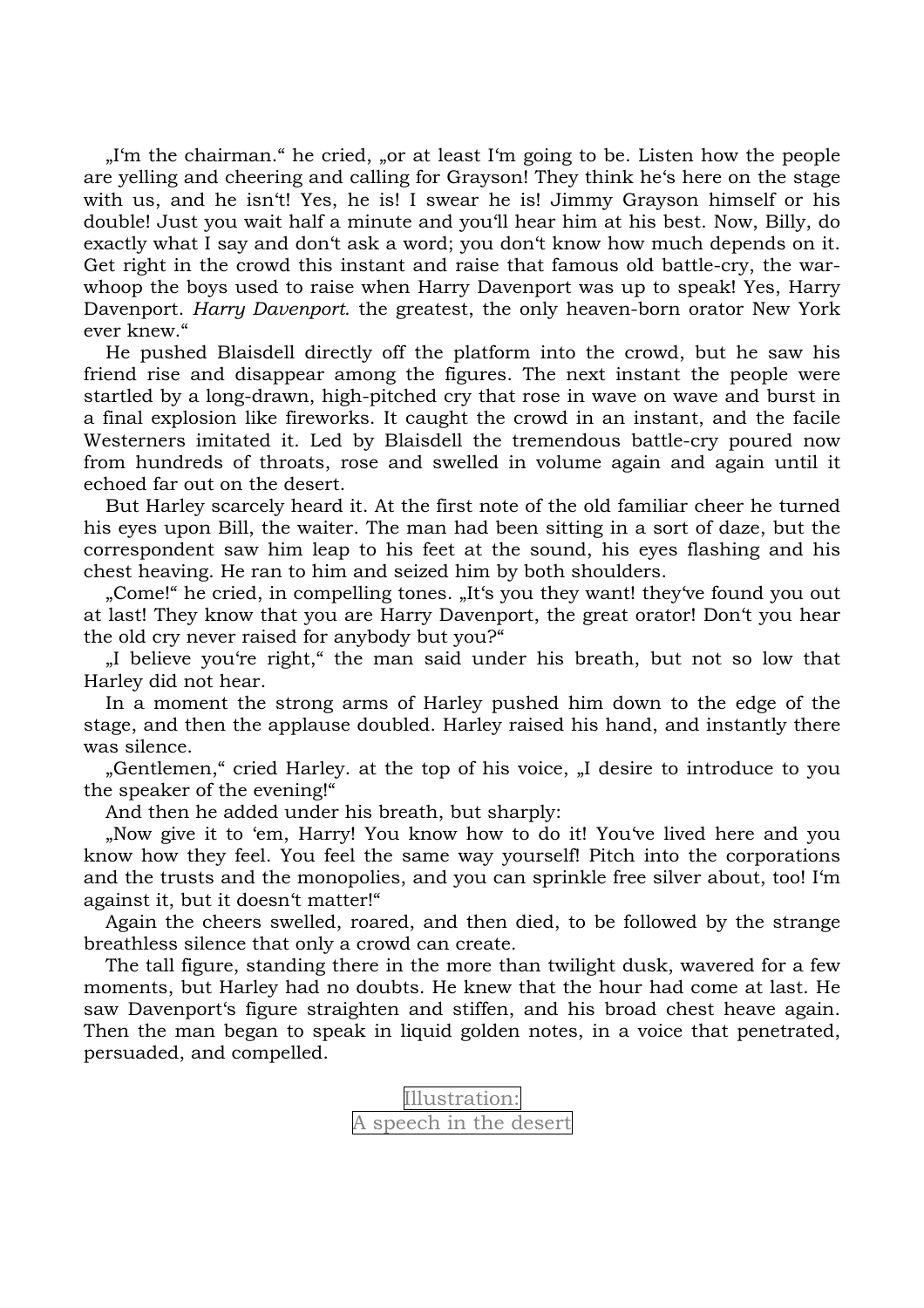The people had never seen Jimmy Grayson. They had worshipped him from afar, and, in their minds, had built for him lofty ideals, but now he fulfilled and excelled their highest hopes. No one could resist the beauty of his voice or the strength of his logic. Metaphors, tropes, similes, allegories, flowed from his tongue. He used phrases and illustrations familiar in their daily life, drawn from their own desert, from their own mighty Southwest. He seemed to have upon him the stamp of their vast, free plains; he was one of themselves. They wondered at the way in which he shared their hopes, fears and joys, and they admired. They yielded themselves, too, to his spell, they cheered when he seemed to will it, and they were silent when he wished silence.

Now and then a man would whisper to another: "I knew that Jimmy Grayson was great, but I did not know that he was so great as this," and then he would look up again in more than admiration at the tall figure in the long black coat, standing there in the dusk at the edge of the stage, and swaying the people as he would.

Harley, sitting scarcely a yard away, watching every movement of Davenport, and every fleeting phase of his face, understood all. He saw the red tide of manhood flowing back in a full stream, he saw the dead and crushed soul springing into new life all the fresher and stronger because of its long rest, at the touch of the old life, at the sound of the old familiar noises, the inspiration and stimulus of a great political gathering that looked up to him for strength and leading. Harry Davenport's new dawn had come in the desert after a long sleep that he had taken for death, the golden voice that had failed him once was there again, stronger and deeper than ever, returning in a rushing flood. As he sat on the stage he had been in a sort of daze—he was yet in some respects—he thought that all these people had called for him and not for Jimmy Grayson, and the old battle-cry that roused him from the dead ashes was still ringing in his head. He expanded, body and mind alike with the sense of power and triumph. He was Harry Davenport, Harry Davenport, the great orator, who, at thirty, was without an equal, who could hold ten thousand in his spell, as the hypnotist holds his subject.

Harley, watching intently, saw every vestige, the last semblance of Bill, the waiter, slip from the man. Bill, the waiter, merely formed the ashes from which, phoenix-like, came the triumphant resurrection of Harry Davenport. Never again would that tall figure be bowed, and no more would Harry Davenport cringe before any one. If a man struck him he would do it at the risk of his own life.

The wind still moaned on the desert, and the night air grew chill, but no one noticed. There was but a single mind in all that vast assemblage of hard-riding, unfearing men, the mind of Harry Davenport, and he moulded the others into the image of his. He made them see what he saw, and he made them follow where he led. Hour after hour he spoke; all the silent thoughts of years came pouring forth, clothed in beautiful language, adorned with familiar and striking images, and spoken in tones like the swell of organ music. Now and then, when he paused for a moment, the volume of cheers would rise, and always Blaisdell led with the old thrilling battle-cry.

It was past midnight when Harry Davenport turned with the final words, "that is all I have to say, gentlemen," and sank exhausted in his chair. Then the cheering